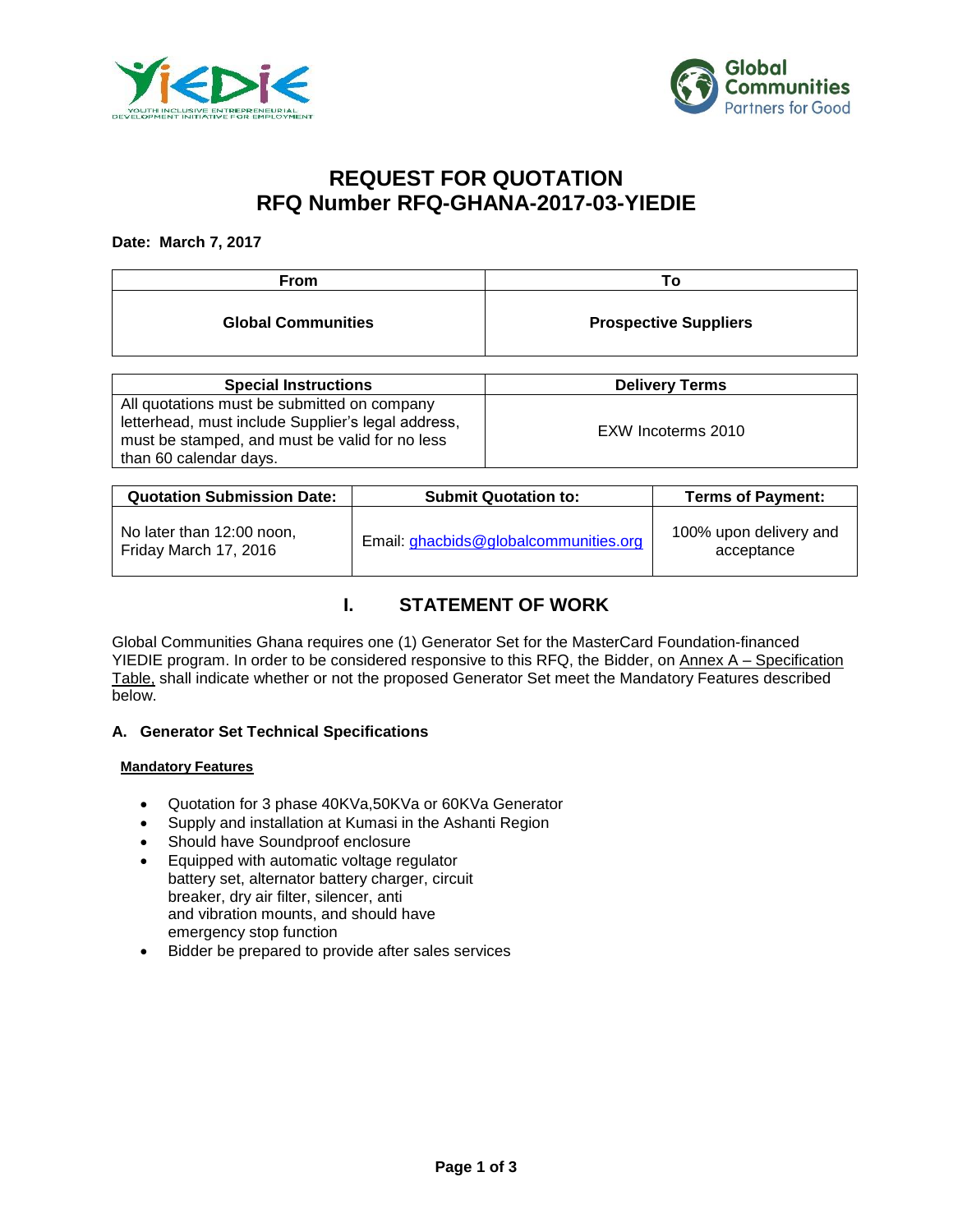



# **II. INSTRUCTIONS TO THE PROSPECTIVE SUPPLIER**

# **A. Form of Quotation**

To be considered for award, Bidder must specify, address and confirm each of the following 8 items in its quotation.

- 1. Adherence to Technical Specifications Bidder shall confirm on Annex A Specification Table whether or not the proposed Generator Set meet the Mandatory Features above.
- 2. After-Sales Service Bidder must specify on Annex A Specification Table the name and address of an authorized after-sales service center in Kumasi, Ghana, for the Generator Set.
- 3. Quotation Validity Bidder must specify on Annex A Specification Table a quotation validity of no less than 60 calendar days.
- 4. Bidder Eligibility must be eligible to participate per E.2 of this RFQ. Global Communities shall verify bidder eligibility per E.2.
- 5. Bidder shall complete, sign and submit Annex B Evidence of Responsibility as part of its Quotation.
- 6. Price per Generator Set shall be inclusive of all costs.
- 7. Delivery Schedule Bidder must specify the time in calendar days required upon placement of order to release Generator Set to Global Communities.
- 8. Warranty Terms Bidder must specify warranty period and coverage for the Generator Set

### **B. Evaluation Factors**

Quotations will be evaluated as described below. Global Communities shall first evaluate mandatory factors on Acceptable/Not Acceptable basis to determine whether they meet the stated requirements. Global Communities shall then evaluate the weighted factors, assigning maximum points to the best offer of price, delivery schedule, and warranty. Higher price, longer delivery schedule, and shorter warranty will result in a correspondingly lower score.

The quotation that passes all mandatory requirements and earns the most points out of 100 will be determined to offer the best value to Global Communities and MasterCard Foundation. In conducting its evaluation, Global Communities may seek information from any source it deems appropriate to obtain or validate information regarding the Bidder's quotation.

1. Adherence to Technical Specifications **Acceptable/Not Acceptable** Acceptable And Acceptable 2. Authorized After-Sales Service Acceptable/Not Acceptable/Not Acceptable 3. Quotation valid for no less than 60 calendar days **Acceptable/Not Acceptable** /Not Acceptable 4. Eligible to Participate per E.2 below Acceptable/Not Acceptable/Not Acceptable 5. Evidence of Responsibility and the settlement of Acceptable/Not Acceptable 6. Price 70 points and the set of the set of the set of the set of the set of the set of the set of the set of the set of the set of the set of the set of the set of the set of the set of the set of the set of the set of t 7. Delivery Schedule 20 points and 20 points and 20 points and 20 points and 20 points and 20 points and 20 points and 20 points and 20 points and 20 points and 20 points and 20 points and 20 points and 20 points and 20 po 8. Warranty 10 points and the set of the set of the set of the set of the set of the set of the set of the set of the set of the set of the set of the set of the set of the set of the set of the set of the set of the set o

### **C. Questions on this RFQ**

Questions should be sent by no later than 12:00 noon, March 13, 2017, via email to: [ghacbids@globalcommunities.org.](mailto:ghacbids@globalcommunities.org) Any information given to one prospective Supplier concerning this RFQ will be furnished to all Bidders as an amendment to this RFQ.